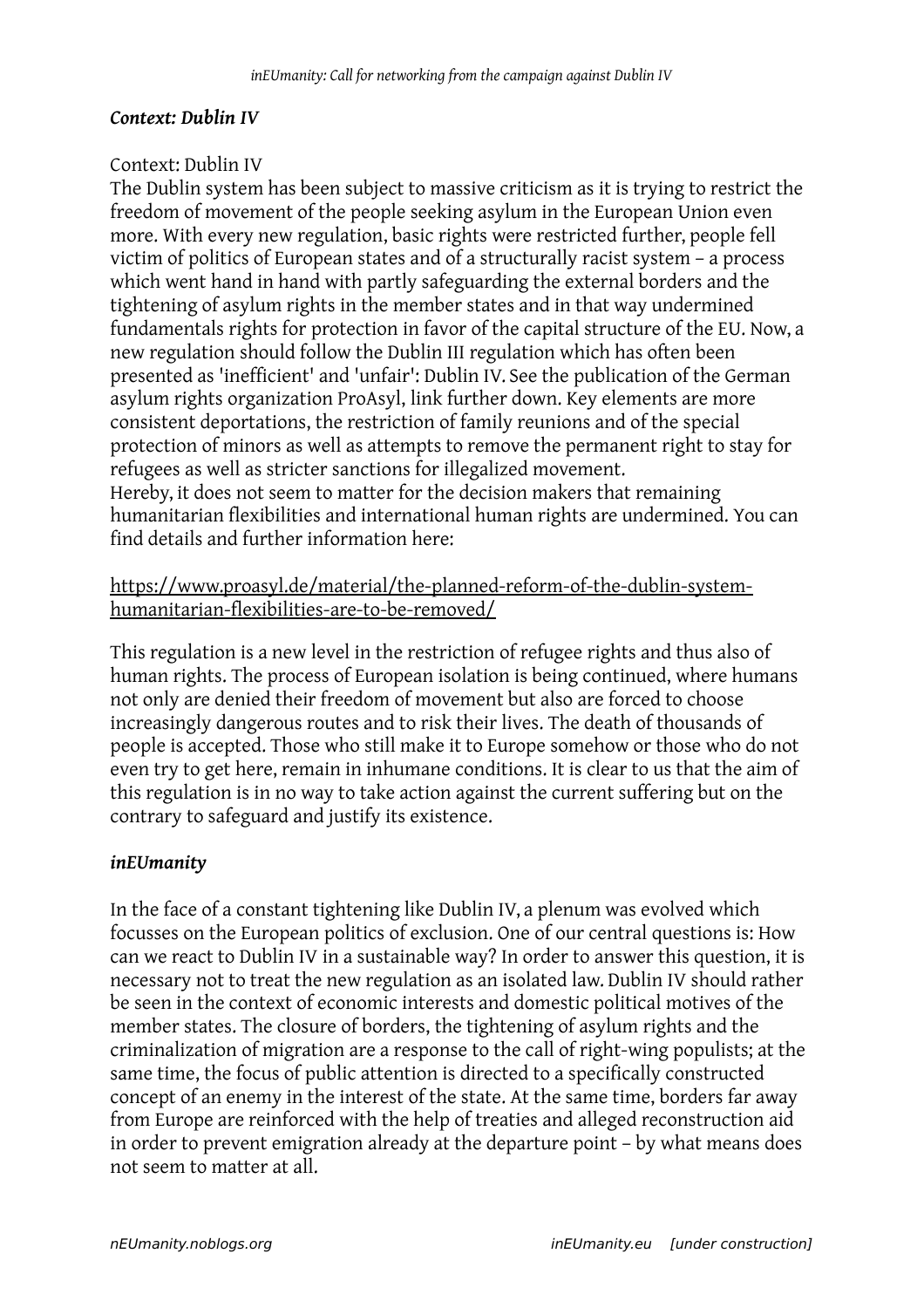It has long been clear: Refugees do not get support – and if they do only in order to keep down the number of dead. Structural restrictions and oppression are the answer to the desire for perspectives – perspectives which were taken away and destroyed elsewhere not least through European intervention, European economic interests, postcolonialism, Western power politics. And one thing is sure: It has not started with Dublin IV and it will by no means end here.

From the need to react, a campaign $^1$  has been formed with the aim to inform and to gain the public attention through actions.

We want to create public pressure on a long term by providing and preparing information for different contexts to reach and inspire people with different political knowledge and views. We want to create links and confront Dublin IV as an expression of a complex system and not allow the actual decision making eat our invested energy.

Hereby, the campaign wants to remain open for different approaches: Exerting pressure on EU-delegates and parties, working out texts about the intersection between different patterns of oppression and their mechanisms (to deconstruct right-wing populist propaganda) or to directly denounce borders between nations and within our society.

# *The campaign*

'inEUmanity', the slogan of the campaign, is a denunciation of the structural degradation of humans to unwanted objects who are exposed to structurally racist institutions and the fence which is being built in order to safeguard the privileges of the so-called first world.

One slogan and similar designs used by many can contribute to the strengthening of the visibility of our campaign. Many different things can be part of the campaign as long as the understanding outlined above is shared and as long as the campaign is not used for the instrumentalization of the interests of organizations (e.g. parties).

Additionally, a common campaign with clear communication channels has the potential that already finalized leaflets, posters or ideas for actions can be shared or at least taken as a basis for further work. Currently, we communicate via email lists and working groups are organized via online boards. In these websites, we also store information and materials.

Through open internal networking, the common actions against Dublin IV can more easily be supported by groups or individuals with small capacities or a focus towards other topics so we can raise as much attention as possible at many different places.